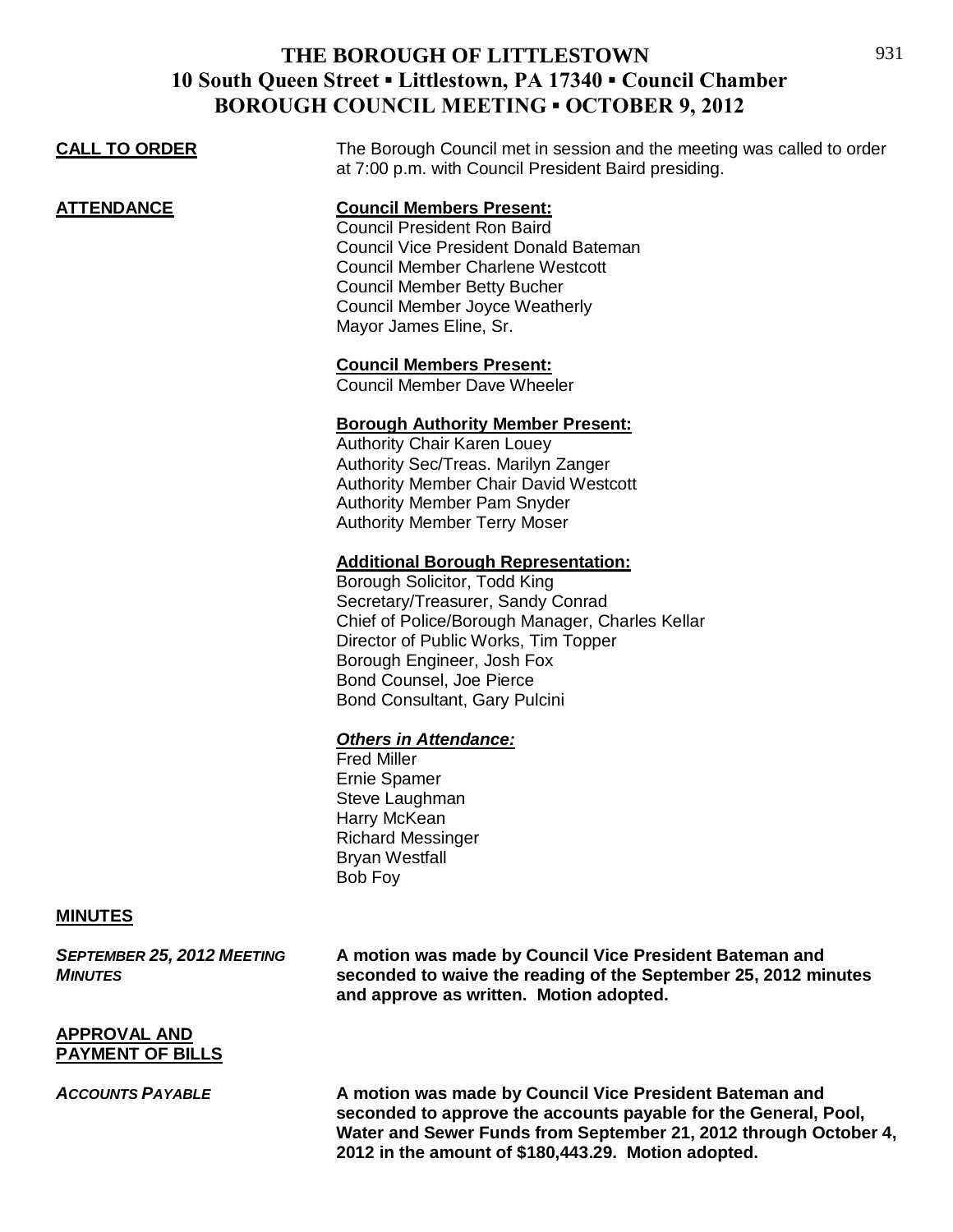932

| <b>PAYROLL</b>                                            | A motion was made by Council Vice President Bateman and<br>seconded to approve the payroll from September 21, 2012 through<br>October 4, 2012 in the amount of \$40,441.09. Motion adopted.                                                                                                                                                                                                                                                                                                                                                                                                                                                                                                                                                                                                                                                                                                                                                                                                                                                                                                                                                                                                                                                                                                                                                                                                                                                                                                                                                                                                                                                                                                                                                                                                                                                                                                               |
|-----------------------------------------------------------|-----------------------------------------------------------------------------------------------------------------------------------------------------------------------------------------------------------------------------------------------------------------------------------------------------------------------------------------------------------------------------------------------------------------------------------------------------------------------------------------------------------------------------------------------------------------------------------------------------------------------------------------------------------------------------------------------------------------------------------------------------------------------------------------------------------------------------------------------------------------------------------------------------------------------------------------------------------------------------------------------------------------------------------------------------------------------------------------------------------------------------------------------------------------------------------------------------------------------------------------------------------------------------------------------------------------------------------------------------------------------------------------------------------------------------------------------------------------------------------------------------------------------------------------------------------------------------------------------------------------------------------------------------------------------------------------------------------------------------------------------------------------------------------------------------------------------------------------------------------------------------------------------------------|
| <b>NEW BUSINESS</b>                                       |                                                                                                                                                                                                                                                                                                                                                                                                                                                                                                                                                                                                                                                                                                                                                                                                                                                                                                                                                                                                                                                                                                                                                                                                                                                                                                                                                                                                                                                                                                                                                                                                                                                                                                                                                                                                                                                                                                           |
| <b>APPOINTMENT TO THE AUTHORITY</b><br><b>TERRY MOSER</b> | A motion was made by Council Member Bucher and seconded to<br>appoint Terry Moser as a member of the Borough Authority with a<br>term to expire July 9, 2017. Motion adopted.                                                                                                                                                                                                                                                                                                                                                                                                                                                                                                                                                                                                                                                                                                                                                                                                                                                                                                                                                                                                                                                                                                                                                                                                                                                                                                                                                                                                                                                                                                                                                                                                                                                                                                                             |
| <b>REPORTS</b>                                            |                                                                                                                                                                                                                                                                                                                                                                                                                                                                                                                                                                                                                                                                                                                                                                                                                                                                                                                                                                                                                                                                                                                                                                                                                                                                                                                                                                                                                                                                                                                                                                                                                                                                                                                                                                                                                                                                                                           |
| <b>Chief of Police/Manager</b>                            | Chief of Police/Borough Manager, Charles Kellar informed Council of the<br>following:<br>There are two police cars that will need to be replaced in 2013. In<br>$\bullet$<br>a way to save money a lease option is being looked at instead of<br>an outright purchase<br>There were problems reported with the Kindig Lift Station which will<br>$\bullet$<br>cost around \$3500 to repair<br>There were problems reported with the South Queen Street<br>$\bullet$<br>generator which will cost around \$1700 to repair<br>A maintenance program will be put together with the help of the<br>$\bullet$<br>Borough Engineer, which will create a list of all of our equipment<br>assets related to water and sewer. The program will also help with<br>what monthly maintenance will need to be done to help prevent<br>costly repairs<br>Some of the Townships would like to set up a meeting to discuss<br>$\bullet$<br>the huge increase in the Fire Company's workers comp premium<br>and also discuss the percentage that is paid b each Township<br>The Finance Committee met to review some of the budget and<br>$\bullet$<br>another meeting will be set up to finish reviewing the rest of the<br>funds<br>The Fire Company denied the offer from the School District<br>$\bullet$<br>regarding having the fire police do the crossing guard duties. This<br>was denied due to the lack of manpower. The Borough will<br>continue to run the program until December 23, 2012<br>The easement agreement between the Borough and Tevis Oil is<br>$\bullet$<br>almost completed. Tevis Oil is reviewing the final agreement<br>Todd King is working on the Meadowview Lift Station deed. Once<br>$\bullet$<br>it is completed he will record the deed<br>There were some minor changes that had to be done to the<br>$\bullet$<br>Pennvest application. These changes did not hold up the process. |
| <b>RECESS</b>                                             | Council President Baird recessed the meeting of Council at 7:15pm for the                                                                                                                                                                                                                                                                                                                                                                                                                                                                                                                                                                                                                                                                                                                                                                                                                                                                                                                                                                                                                                                                                                                                                                                                                                                                                                                                                                                                                                                                                                                                                                                                                                                                                                                                                                                                                                 |

meeting of the Borough Authority.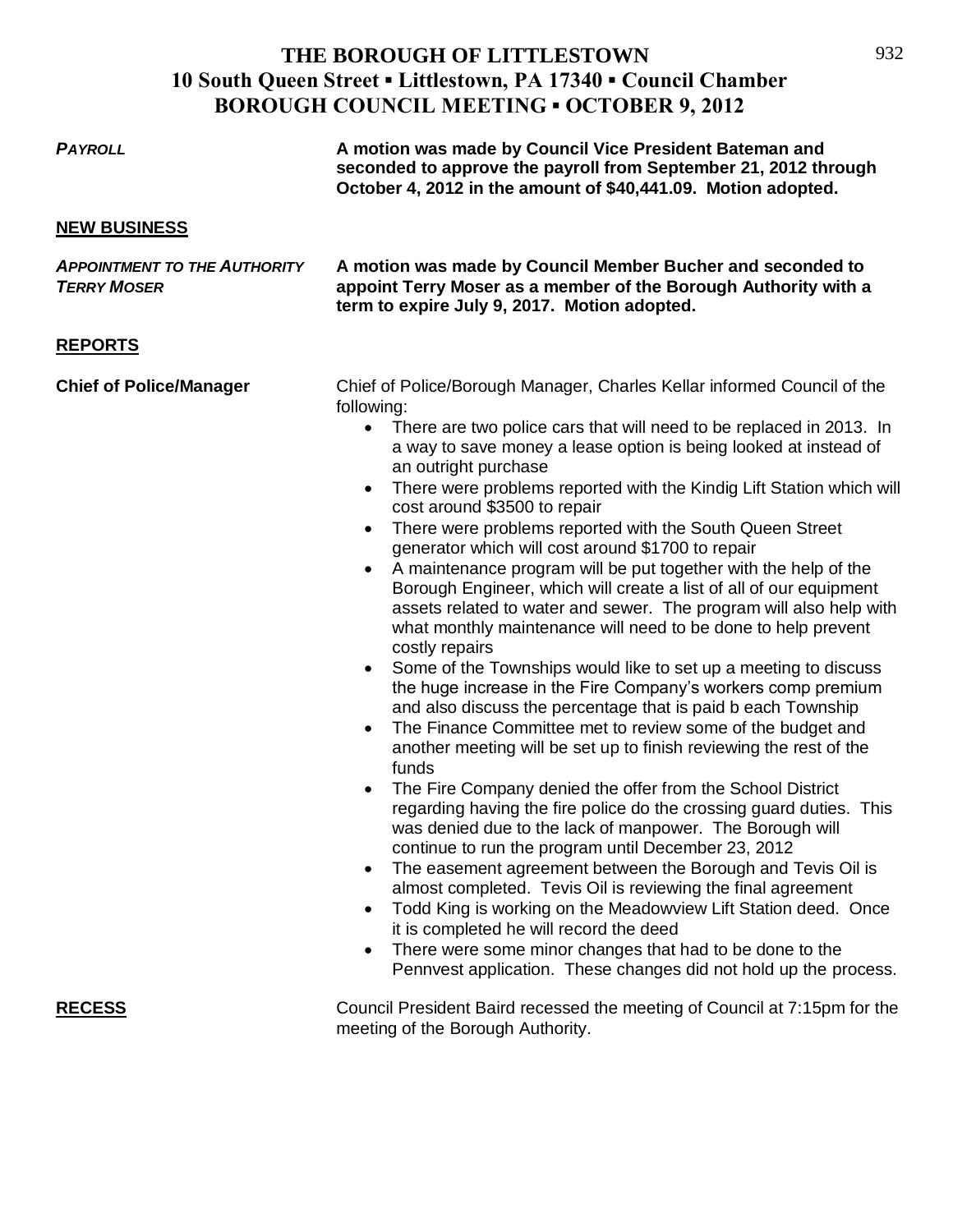| <b>BOROUGH AUTHORITY</b>                               | The meeting of the Littlestown Borough Authority was call to order at<br>7:15pm with Authority Chair, Karen Louey presiding.                                                                                                                                                                                                                                                                                                                                                                                                                                                                                                                                               |
|--------------------------------------------------------|----------------------------------------------------------------------------------------------------------------------------------------------------------------------------------------------------------------------------------------------------------------------------------------------------------------------------------------------------------------------------------------------------------------------------------------------------------------------------------------------------------------------------------------------------------------------------------------------------------------------------------------------------------------------------|
| <b>RESOLUTION - REFINANCING OF</b><br><b>OLD BONDS</b> | A motion was made by Authority Member Westcott and seconded to<br>adopt a Resolution approving the issuance of General Obligation<br>Bonds by the Borough of Littlestown for the purpose of advance<br>refunding the Borough's General Obligations Bonds, Series of 2007;<br>further authorizing and approving addendums to a certain water<br>lease agreement with the Borough. Motion adopted.                                                                                                                                                                                                                                                                           |
| <b>CHANGE ORDER NO. 5</b><br><b>CONTRACT 11-4</b>      | A motion was made by Authority Member Westcott and seconded to<br>approve change order no. 5 to Fayetteville Contractors for the<br>addition of eight (8) days to the Contract Time as a result of<br>additional work for replacement of curbing and unsuitable bearing<br>material for Contract 11-4. Motion adopted.                                                                                                                                                                                                                                                                                                                                                     |
| <b>ADJOURN</b>                                         | A motion was made by Authority Member Westcott and seconded to<br>adjourn the meeting of the Borough Authority. Motion adopted.                                                                                                                                                                                                                                                                                                                                                                                                                                                                                                                                            |
|                                                        | The meeting of the Littlestown Borough Authority was adjourned at<br>7:29pm.                                                                                                                                                                                                                                                                                                                                                                                                                                                                                                                                                                                               |
| <b>RECONVENE</b>                                       | Council President Baird reconvened the meeting of the Littlestown<br>Borough Council at 7:29pm.                                                                                                                                                                                                                                                                                                                                                                                                                                                                                                                                                                            |
| <b>NEW BUSINESS (Cont'd)</b>                           |                                                                                                                                                                                                                                                                                                                                                                                                                                                                                                                                                                                                                                                                            |
| <b>ORDINANCE-2012 BOND</b>                             | A motion was made by Council Vice President Bateman and<br>seconded to adopt an Ordinance authorizing and directing issuance<br>of General Obligation Bonds, Series of 2012, in the aggregate<br>principal amount of \$2,865,000 as permitted by and pursuant to the<br>Local Government Unit Debt Act. Motion adopted.                                                                                                                                                                                                                                                                                                                                                    |
| <b>CHANGE ORDER NO. 5</b><br><b>CONTRACT 11-4</b>      | A motion was made by Council Vice President Bateman and<br>seconded to approve change order no. 5 to Fayetteville Contractors<br>for the addition of eight (8) days to the Contract Time as a result of<br>for additional work for replacement of curbing and unsuitable bearing<br>material for Contract 11-4. Motion adopted.                                                                                                                                                                                                                                                                                                                                            |
| <b>REPORTS (Cont'd)</b>                                |                                                                                                                                                                                                                                                                                                                                                                                                                                                                                                                                                                                                                                                                            |
| <b>Chief of Police/Manager</b>                         | (continued)<br>The stormwater easement that was a part of the Appler Subdivision<br>which is located between Wogans and Carl's Creation is not the<br>Borough's. The easement was never deeded over to the Borough.<br>Borough Solicitor, Todd King will ask the Appler Homeowners<br>Association to take over the maintenance of the easement.<br>According to deeds it is still a part of the Appler Development.<br>Sandy and I met with the Union Contract Police attorney to review<br>$\bullet$<br>the changes the Contract Committee would like to pursue. The<br>attorney will review such changes and provide us with a list of the<br>changes that are suitable. |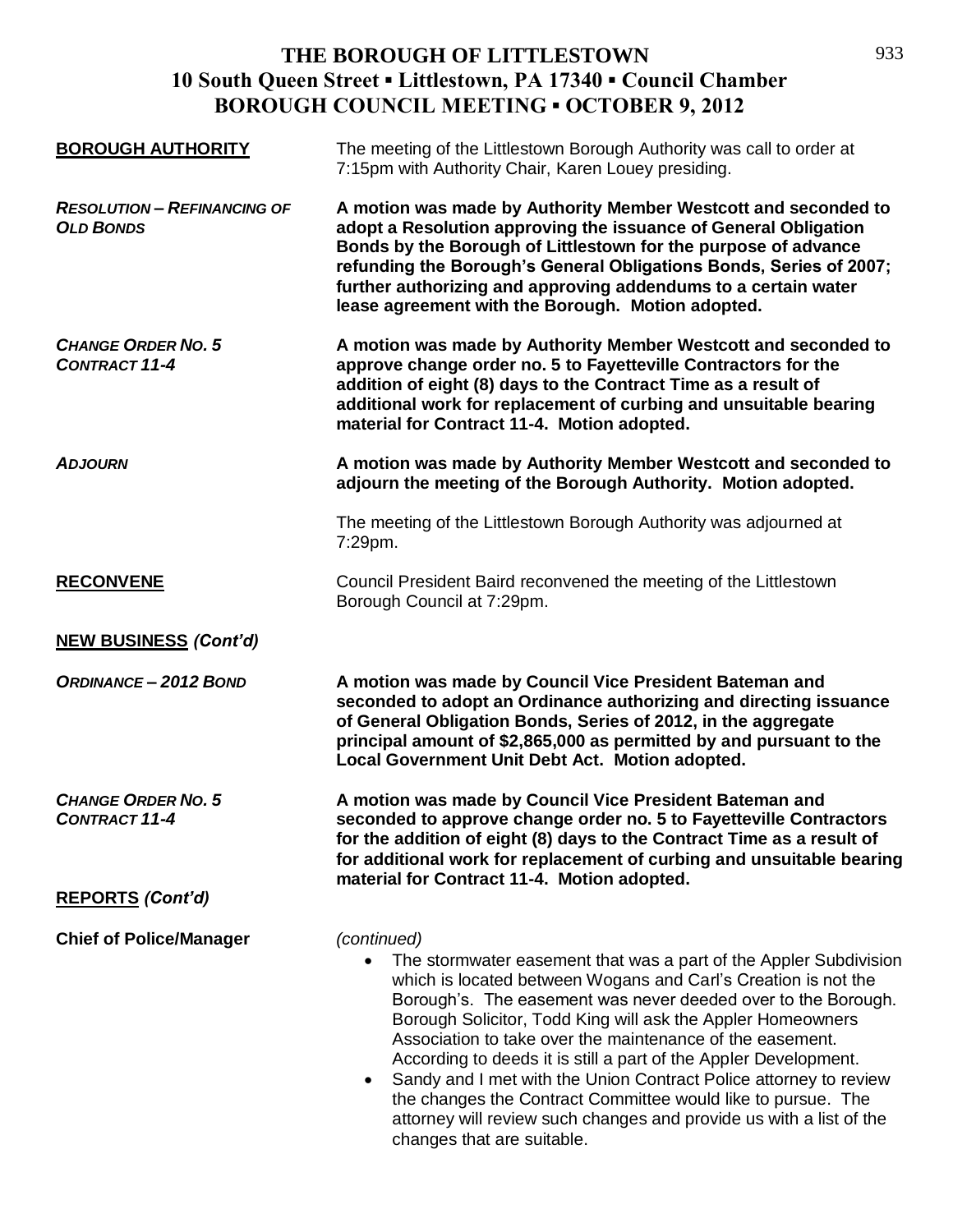| <b>Director of Public Works</b> | Tim Topper reported that his report was turned in earlier to the Council and<br>he is continuing to work with the Contractors on the complaints that were<br>received from the residents on Lumber Street.                            |
|---------------------------------|---------------------------------------------------------------------------------------------------------------------------------------------------------------------------------------------------------------------------------------|
| <b>Borough Engineer</b>         | Borough Engineer, Josh Fox updated Council of the following:                                                                                                                                                                          |
|                                 | <b>Contract 11-4 Lumber Street Utility &amp; Roadway Improvements</b><br>A tentative certificate of substantial completion was issued on October 1,<br>2012 identifying September 19, 2012 as the date for substantial<br>completion. |
|                                 | <b>Wastewater Treatment Plant Upgrade</b><br>The low bidder's are being reviewed for the solicitation for Disadvantaged<br>Business Enterprises as required by Pennvest and returned comments to<br>each low bidder.                  |
| <b>Borough Solicitor</b>        | Solicitor King informed Council that he had items for executive.                                                                                                                                                                      |

#### **REPORTS OF BOARD COMMITTEES AND COMMISIONS**

#### **PLANNING COMMISSION**

| AIR EXPRESSIONS - 28 S. QUEEN            | Motion was made by Council Vice President Bateman and seconded<br>to approve the recommendation from the Planning Commission for a<br>business, Air Expressions Graphic Arts Studio, to be located at 28<br>South Queen Street conditioned upon compliance with code<br>requirements relating to signage. Motion adopted.                  |
|------------------------------------------|--------------------------------------------------------------------------------------------------------------------------------------------------------------------------------------------------------------------------------------------------------------------------------------------------------------------------------------------|
| <b>BED &amp; BREAKFAST - 203 W. KING</b> | Motion was made by Council Vice President Bateman and seconded<br>to approve the recommendation from the Planning Commission for a<br>business, Bed and Breakfast, to be located at 203 West King Street<br>and to include the prior approval by the Zoning Hearing board of use<br>as a bed and breakfast in the minutes. Motion adopted. |
| <b>RECESS</b>                            | Council President Baird recessed the meeting of the Littlestown Borough<br>Council at 7:53pm for an executive session to discuss personnel and<br>potential litigation.                                                                                                                                                                    |
| <b>RECONVENE</b>                         | The meeting of the Littlestown Borough Council was reconvened at<br>8:15pm and the public was invited back in.                                                                                                                                                                                                                             |